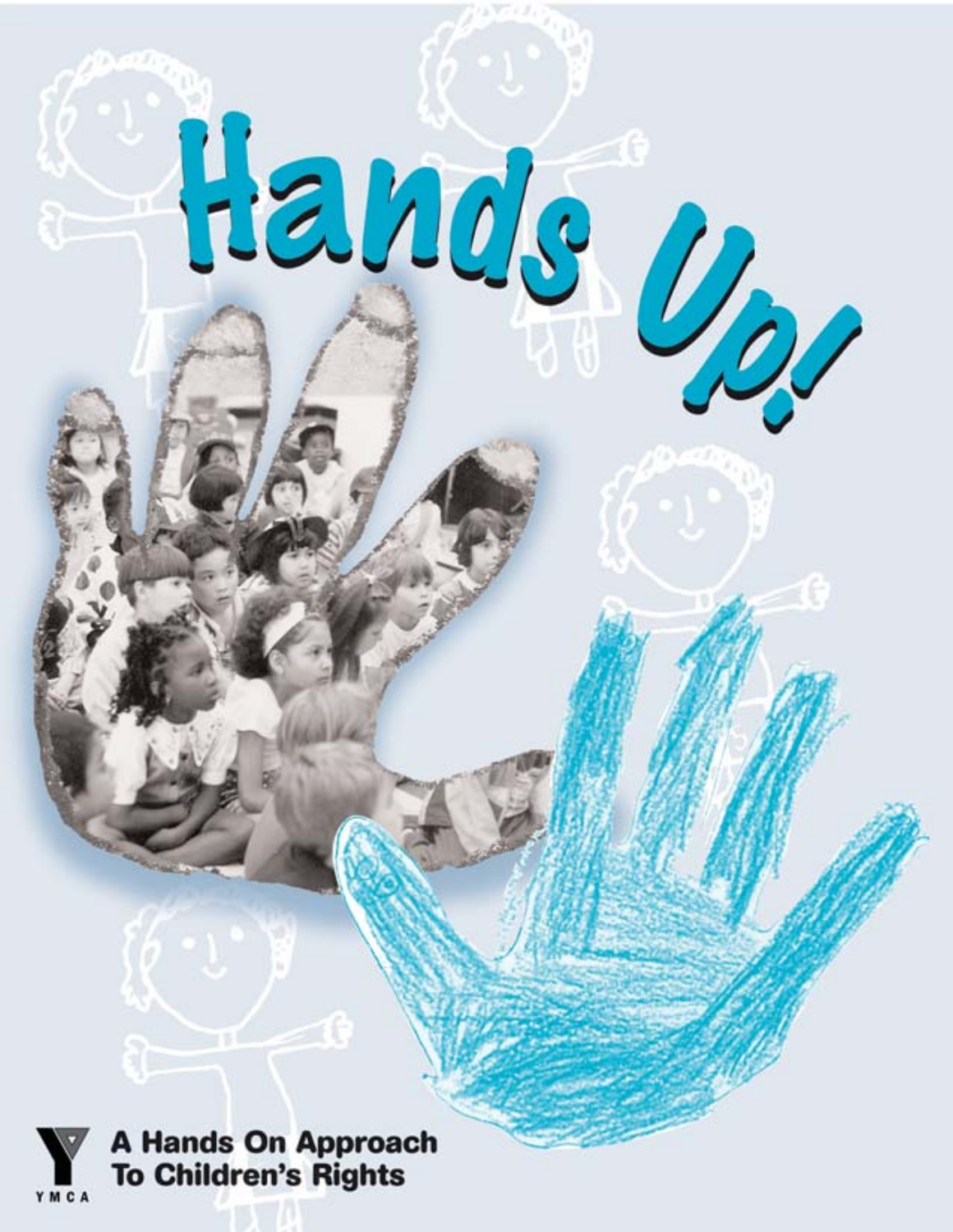# **What you will find in this book ...**

#### **Who We Are**

1 The seven organizations who contributed to the project

### **How This Project Grew**

3 The inspiration for this project

# **The Rights Of The Child**

- 4 Background on the United Nations Convention and the specific rights of children addressed in this educational program.
- 5 What is innovative about this approach?
- 7 What is the role of the facilitator?
- 8 What are the major challenges?
- 10 How do we turn kids on to Children's Rights?
- 11 How effective is this program?

## **Activities To Help Implement A Children's Rights Program**

- 13 How to use the activities in this book
- 14 How we structured each activity
- 15 Hands Up!
- 17 Children's Rights Chart
- 19 The Magic in Me
- 21 Life Doesn't Frighten me!
- 23 Family Finger Puppets
- 25 I Am Me
- 27 The Best I Can Be
- 29 Self Portrait
- 31 Crazy Poetry
- 33 What Bugs Me!
- 35 Yours Sincerely
- 37 We Make Stories
- 39 Magic Carpets

### **Projects**

- 43 Puppets Are People Too!
- 49 Games We Play
- 54 Let's Act Up!
- 59 The Oral Tradition

### **Youth Leadership Program**

63 Methods and programming for building youth leadership and maintaining youth interest in advancing their rights.

# **U.N. Convention on the Rights of the Child**

76 U.N. Convention

**Note**: Throughout this book, the pronouns "she" and "he" are used interchangeably when referring to the children. The pronoun "she" is used for the children's leader, because in our experience, children's educators are generally women.